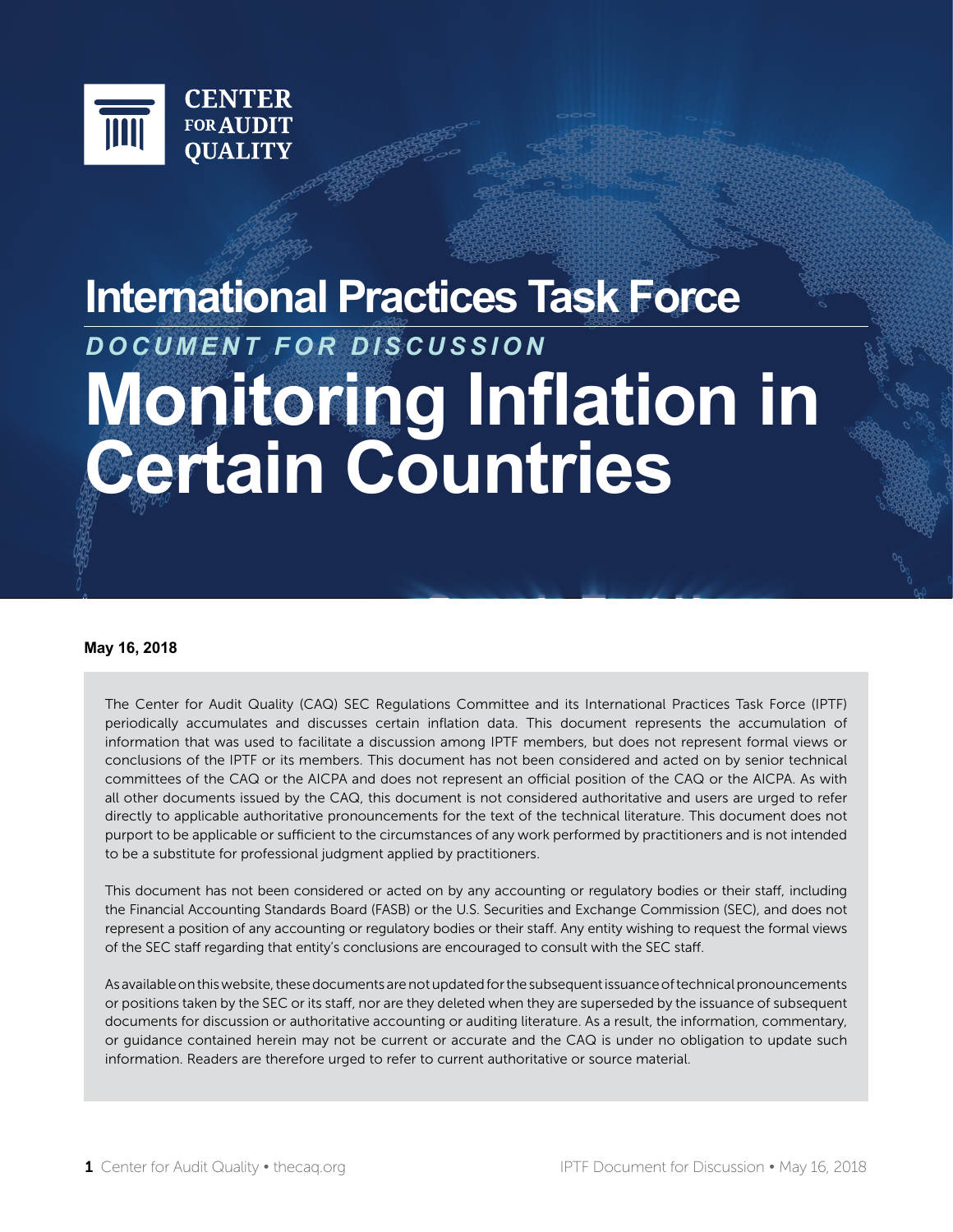## Introduction

Registrants are responsible for monitoring inflation in countries in which they have operations. Under U.S. GAAP (ASC 830), the determination of a highly inflationary economy begins by calculating the cumulative inflation rate for the three-year period that precedes the beginning of the reporting period, including interim reporting periods. If that calculation results in a cumulative inflation rate in excess of 100%, the economy should be considered highly-inflationary in all instances. However, if that calculation results in the cumulative rate being less than 100%, historical inflation rate trends and other pertinent factors should be considered to determine whether such information suggests that classification of the economy as highly inflationary is appropriate. Registrants should be especially prudent when monitoring inflation data in countries where there is a concern about the reliability of the inflation data. Additionally, significant professional judgment is required when determining if there is sufficient evidence to conclude the country should no longer be classified as highly inflationary.

In an effort to facilitate greater consistency, the CAQ International Practices Task Force (the "Task Force") developed a framework for compiling inflation data to assist registrants in monitoring inflation statistics in connection with their determination of the inflationary status of countries in which they have operations. The information herein may be helpful to management in applying ASC 830, in conjunction with its internal controls over financial reporting to reach a conclusion on whether a country's economy should be considered highly-inflationary.

The Task Force compiled cumulative inflation data by country (for those countries for which the International Monetary Fund [IMF] publishes data), and then categorized the countries based on their cumulative inflation rates and the implementation guidance in ASC 830. (See the Appendix for a detailed description of how inflation rates are calculated.) In addition, the Task Force identified countries where *projected* cumulative inflation rates would have been categorized into categories considering the guidance in ASC 830 and in circumstances where there was not consistent reliable data, as follows:

- 1a. Countries with three-year cumulative inflation rates exceeding 100% (ASC 830, Case A)
- 1b. Countries with *projected* three-year cumulative inflation rates greater than 100%
- 2. Countries with three-year cumulative inflation rates exceeding 100% in recent years, but with three-year cumulative inflation rates between 70% and 100% in the most recent calendar year (ASC 830, Case B)
- 3. Countries with recent three-year cumulative inflation rates exceeding 100% after a spike in inflation in a discrete period (ASC 830, Case C)
- 4. Countries with three-year cumulative inflation rates between 70% and 100%, or with a significant (25% or more) increase in inflation during the last calendar year or a significant increase in projected inflation in the current year

There may be additional countries with three-year cumulative inflation rates exceeding 100% or that should be monitored which are not included in the below analysis because the sources used to compile this list do not include inflation data for all countries or current inflation data. One such country, for example, is Syria. Numerous other countries that are not members of the IMF are not included in the WEO Reports.

The data referred to herein is derived from the IMF World Economic Outlook Report Database – April 2018 ("IMF WEO Report"), unless otherwise indicated. The IMF WEO Report presents inflation data on a calendar year basis. Data presented in the IMF WEO Report as estimated is identified with an "E."

While the below data may be a useful resource for registrants, management should have adequate controls to independently verify and analyze any data on which they are basing a conclusion about an economy's highly inflationary status.

Below is a discussion of the countries included in each of the above categories.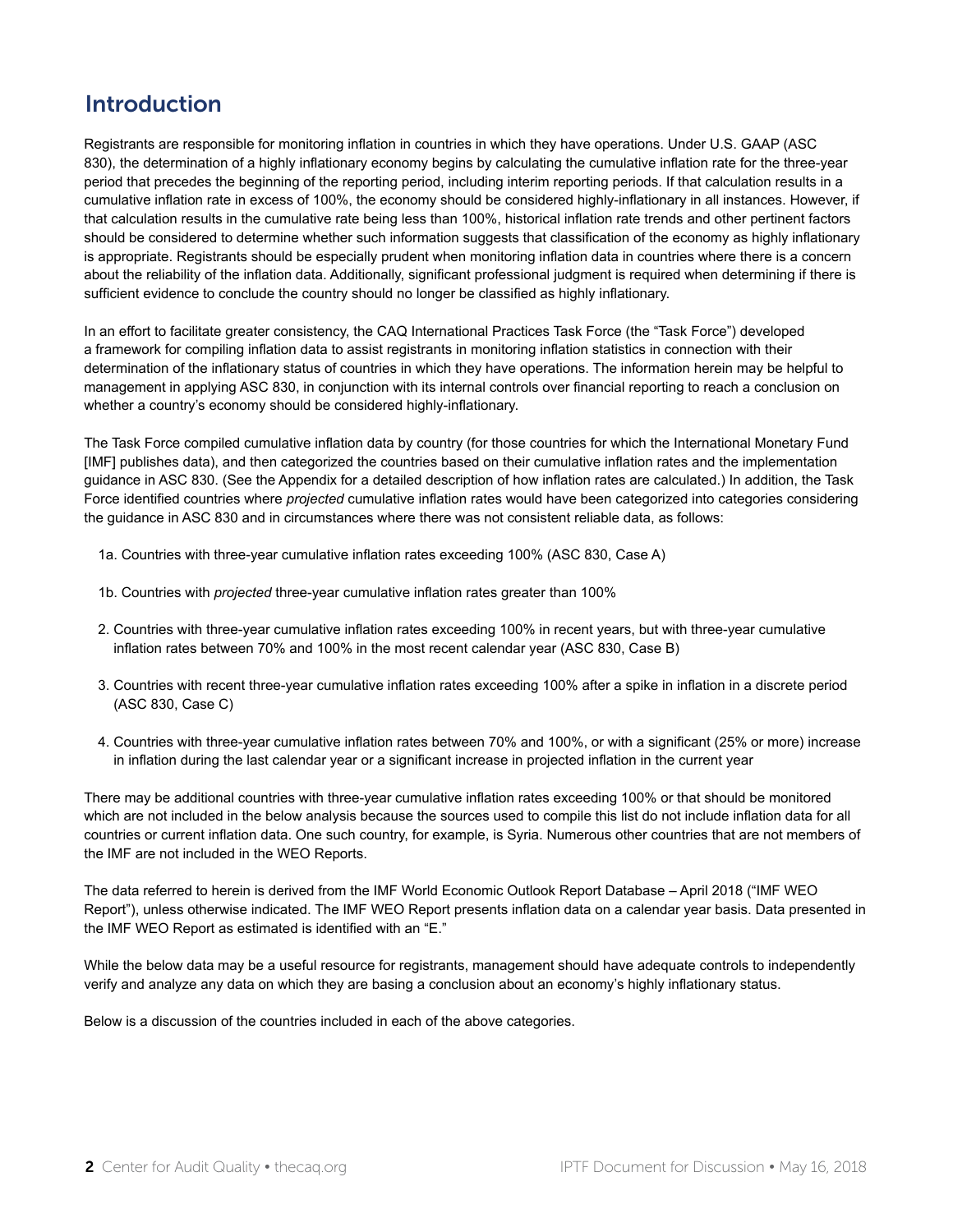# 1a. Countries with three-year cumulative inflation rates exceeding 100%

*Case A in ASC 830-10-55-24 provides an example when the three-year cumulative rate exceeds 100% requiring a company to classify the economy as highly inflationary.*

*According to data obtained from the IMF WEO Report, the following countries have three - year cumulative inflation rates exceeding 100%:*

|        |                            |      |      | <b>ACTUAL</b> |        |      | <b>PROJECTED</b> |
|--------|----------------------------|------|------|---------------|--------|------|------------------|
|        | <b>Calendar Year</b>       | 2014 | 2015 | 2016          | 2017   | 2018 | 2019             |
| Angola | Annual inflation rate      | 7%   | 14%  | 42% E         | 26% E  | 25%  | 15%              |
|        | Cumulative three-year rate |      |      |               | 105% E | 123% | 81%              |

|                    |                            |      | <b>ACTUAL</b> |      |          | <b>PROJECTED</b> |
|--------------------|----------------------------|------|---------------|------|----------|------------------|
|                    | <b>Calendar Year</b>       | 2014 | 2015          | 2016 | 2017     | 2018             |
| <b>South Sudan</b> | Annual inflation rate      | 10%  | 110%          | 480% | 118% E   | 96%              |
|                    | Cumulative three-year rate |      |               |      | 2,548% E | 2,379%           |

|                 |                            |      |      | <b>ACTUAL</b> |      |      | <b>PROJECTED</b> |
|-----------------|----------------------------|------|------|---------------|------|------|------------------|
|                 | <b>Calendar Year</b>       | 2014 | 2015 | 2016          | 2017 | 2018 | 2019             |
| <b>Suriname</b> | Annual inflation rate      | 4%   | 25%  | 52%           | 9%   | 11%  | 8%               |
|                 | Cumulative three-year rate |      |      |               | 108% | 85%  | 31%              |

|           |                            |      | <b>ACTUAL</b> |      |           | <b>PROJECTED</b> |
|-----------|----------------------------|------|---------------|------|-----------|------------------|
|           | <b>Calendar Year</b>       | 2014 | 2015          | 2016 | 2017      | 2018             |
| Venezuela | Annual inflation rate      | 65%  | 160%          | 303% | 2.818% E  | 12,875%          |
|           | Cumulative three-year rate |      |               |      | 30,415% E | 1,524,495%       |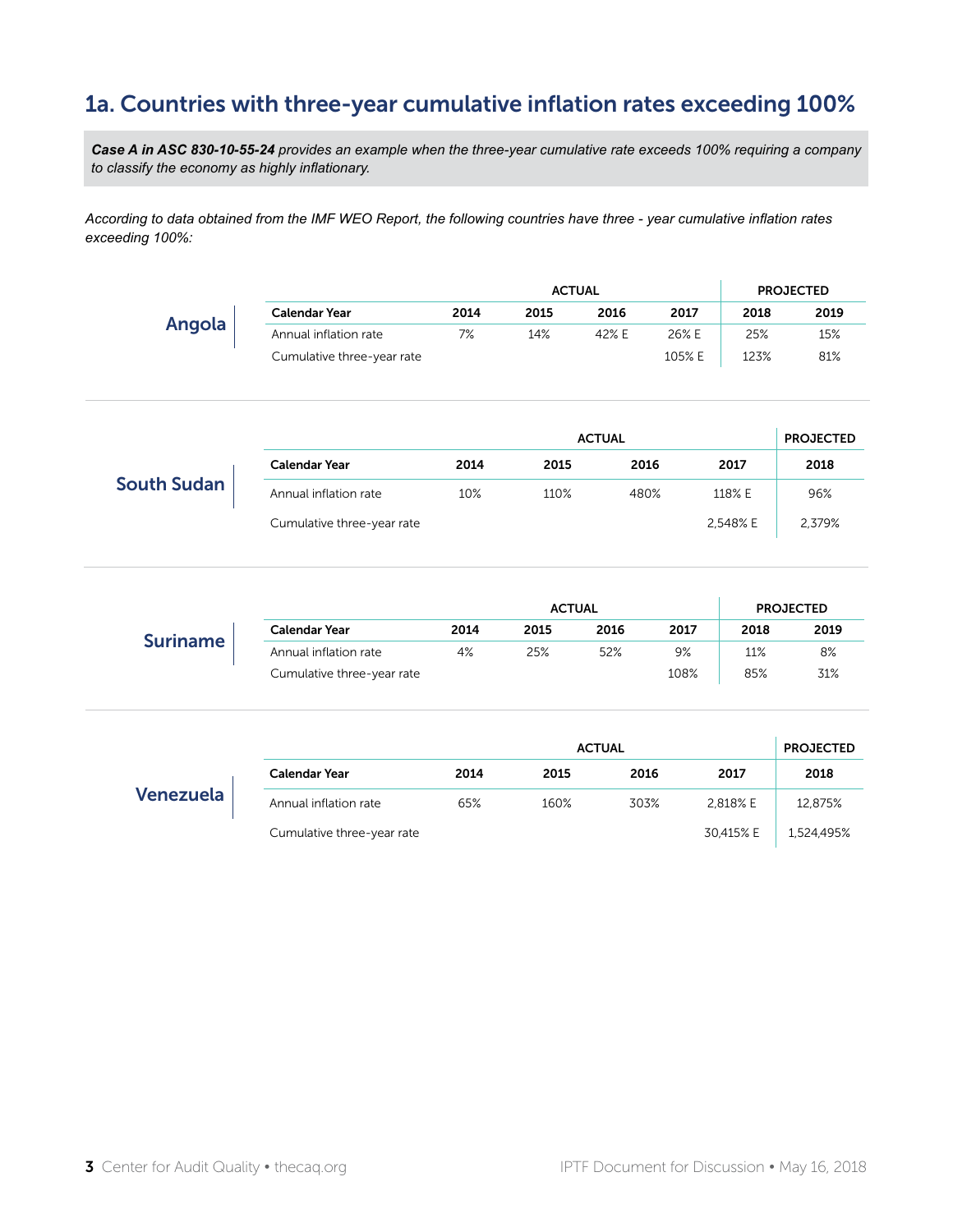# 1b. Countries with *projected* three-year cumulative inflation rates greater than 100%

*According to data obtained from the IMF WEO Report, the following countries have projected three-year cumulative inflation rates greater than 100% but have not yet exceeded 100% as of the most recent year-end and any subsequent monthly data available as of the meeting date. Under ASC 830-10-45-12, an economy must be classified as highly inflationary when the cumulative three-year rate exceeds 100%. However, if that calculation results in the cumulative rate being less than 100 percent, historical inflation rate trends (increasing or decreasing) and other pertinent economic factors should be considered to determine whether such information suggests that classification of the economy as highly inflationary is appropriate sooner. ASC 830-10-45-13 states that the definition of a highly inflationary economy is necessarily an arbitrary decision requiring judgment and in some instances, the trend of inflation might be as important as the absolute rate.* 

*Registrants should have appropriate controls in place to monitor more current reported inflation data and consider other pertinent economic indicators to determine if and when the following countries should be considered highly inflationary:*

|           |                            |      |      | <b>ACTUAL</b> |      |      | <b>PROJECTED</b> |
|-----------|----------------------------|------|------|---------------|------|------|------------------|
|           | <b>Calendar Year</b>       | 2014 | 2015 | 2016          | 2017 | 2018 | 2019             |
| Argentina | Annual inflation rate      | 24%  |      |               | 25%  | 19%  | 14%              |
|           | Cumulative three-year rate |      |      |               |      |      | 69%              |

[1] The WEO Report does not provide inflation data for 2015 and 2016 and includes a warning about the data, as follows:

"The consumer price data for Argentina before December 2013 reflect the consumer price index (CPI) for the Greater Buenos Aires Area (CPI-GBA), while from December 2013 to October 2015 the data reflect the national CPI (IPCNu). The new government that took office in December 2015 discontinued the IPCNu, stating that it was flawed, and released a new CPI for the Greater Buenos Aires Area on June 15, 2016 (a new national CPI index has been disseminated starting in June 2017). At its November 9, 2016, meeting, the IMF Executive Board considered the new CPI series to be in line with international standards and lifted the declaration of censure issued in 2013. Given the differences in geographical coverage, weights, sampling, and methodology of these series, the average CPI inflation for 2014, 2015, and 2016 and end-of-period inflation for 2015 and 2016 are not reported in the April 2018 WEO."

As a result of the above, the Task Force is unable to calculate the actual cumulative three-year rate at the end of 2017 and the projected amount at the end of 2018; however, based on the projected indices reported in the WEO Report, the calculated projected cumulative three-year inflation amounts to 106% at the end of 2017. While there is insufficient data reported in the WEO Report to determine the actual cumulative three-year rate at the end of 2017 or a projection for 2018, the Task Force believes that the 2017 projection in combination with the actual annual inflation rate for 2017 and considering the 2018 annual inflation projection presented in the WEO Report, would still indicate a 2018 projected threeyear cumulative rate in excess of 100%.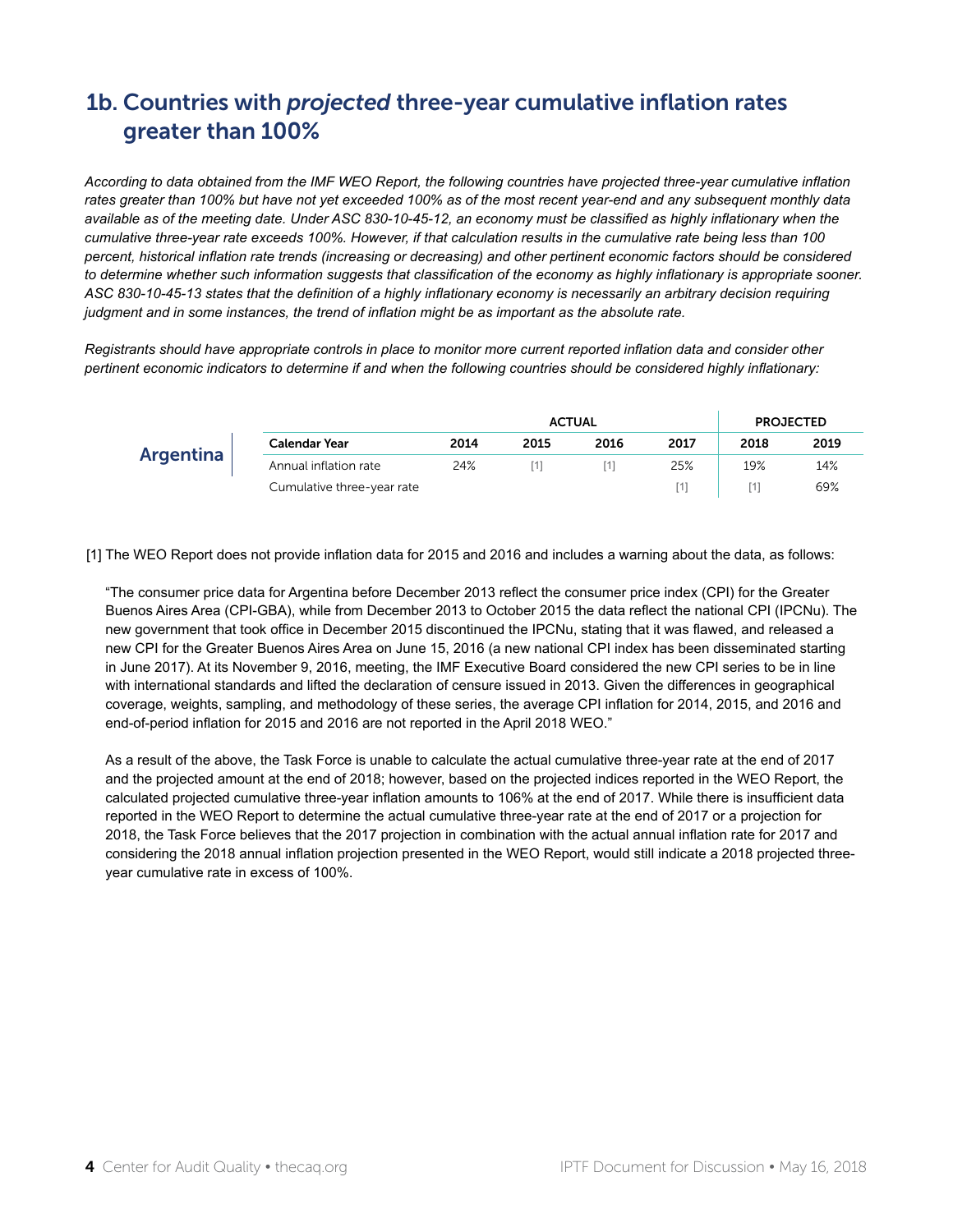#### **Alternative calculations**

The three-year cumulative inflation rates presented below were not reported in the April 2018 IMF WEO Report, but were calculated based on monthly amounts from various indices published by the National Institute of Statistics and Census of Argentina (INDEC), as follows:

|    | <b>Indices Considered</b>                                                                                                                                                                                                                                                                       | As of<br>9/30/16 | As of<br>12/31/16 | As of<br>3/31/17 | As of<br>6/30/17 | As of<br>9/30/17 | As of<br>12/31/17 | As of<br>3/31/18 |
|----|-------------------------------------------------------------------------------------------------------------------------------------------------------------------------------------------------------------------------------------------------------------------------------------------------|------------------|-------------------|------------------|------------------|------------------|-------------------|------------------|
|    | Various indices used – Greater Buenos Aires (CPI-GBA) to<br>December 2013, IPCNu January 2014 to October 2015,<br>1 City of Buenos Aires only index (IPC-BA) November 2015<br>to April 2016, new CPI-GBA from May 2016 to May 2017,<br>new National Index from June 2017 to relevant period-end | 100%             | 104%              | 97%              | 99%              | 100%             | 106%              | 112%             |
| 2  | Same as #1 except that the San Luis province index (IPC-<br>SL) was used instead of the IPC-BA for November 2015 to<br>April 2016                                                                                                                                                               | 98%              | 102%              | 96%              | 97%              | 98%              | 104%              | 110%             |
| 3. | National Wholesale Price Index (WPI)                                                                                                                                                                                                                                                            | 94%              | 91%               | 76%              | 73%              | 74%              | 77%               | 95%              |

The WPI is included for consideration for the following reasons:

- ► Concerns about the accuracy and consistency of published CPI data,
- ▶ The CPI data is not a national average for all periods, and
- ► The WPI has consistently provided national coverage and historically has been viewed as the most relevant and reliable inflation measure by practitioners since Argentina moved to International Financial Reporting Standards (IFRS).

In the recent months, and in particular in April 2018, there have been reported economic events impacting the Argentinean economy, such as significant depreciation of the Argentine peso (e.g., from 20 pesos/\$ in early April 2018 to 24 pesos/\$ in mid-May 2018). The Central Bank of Argentina increased interest rates to 40%. The Argentine government has requested financial assistance from the IMF that is being negotiated.

The three-year cumulative inflation rates using the combination of monthly indices published by INDEC that are presented in the table above in "Alternative calculations" as of April 30, 2018 amounts to: combination of CPI indices #1 – 116%; combination of CPI indices #2 – 114%; WPI #3 – 97%.

|                      |                            |      | <b>ACTUAL</b> |      |       |      | <b>PROJECTED</b> |
|----------------------|----------------------------|------|---------------|------|-------|------|------------------|
| <b>Democratic</b>    | Calendar Year              | 2014 | 2015          | 2016 | 2017  | 2018 | 2019             |
| Republic of<br>Congo | Annual inflation rate      | 1%   | 1%            | 24%  | 55% E | 29%  | 16%              |
|                      | Cumulative three-year rate |      |               |      | 93% E | 148% | 132%             |

The IMF WEO Report does not include actual inflation data for the Democratic Republic of Congo for 2017. This fact, in combination with the significant change in rates from 2014 and 2015 to 2016, indicates that determining if prior year inflation data is reliable may be subject to significant professional judgment. As such, registrants with material operations in this country should consider additional available information in making their judgment.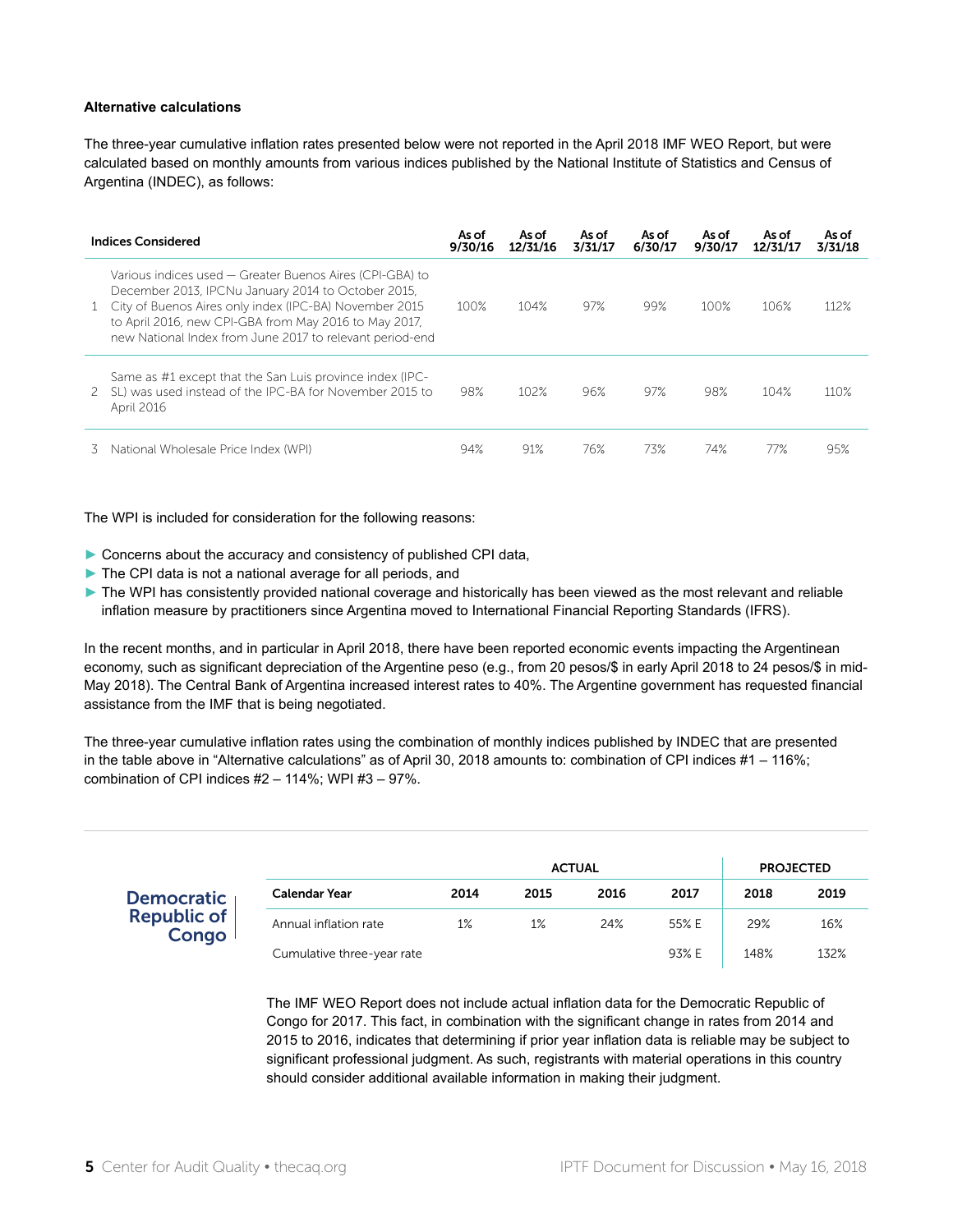# 2. Countries with three-year cumulative inflation rates exceeding 100% in recent years, but with three-year cumulative inflation rates between 70% and 100% in the most recent calendar year

*Case B in ASC 830-10-55-25 provides an illustrative example of a country where an economy continues to be classified as highly inflationary even though the three-year cumulative rate is below 100% because there is no evidence to suggest that the drop below 100% is other than temporary and annual inflation has been high on a consistent basis.*

*Countries in this category should be monitored by management, who should apply judgment in determining when there is sufficient evidence to conclude the country should no longer be classified as highly inflationary.*

|              |                            |      |      | <b>ACTUAL</b> |       |      | <b>PROJECTED</b> |
|--------------|----------------------------|------|------|---------------|-------|------|------------------|
|              | <b>Calendar Year</b>       | 2014 | 2015 | 2016          | 2017  | 2018 | 2019             |
| <b>Sudan</b> | Annual inflation rate      | 26%  | 13%  | 30% E         | 25% E | 42%  | 37%              |
|              | Cumulative three-year rate | 158% | 101% | 85% E         | 84% E | 132% | 143%             |

### 3. Countries with recent three-year cumulative inflation rates exceeding 100% after a spike in inflation in a discrete period

*Case C in ASC 830-10-55-26 provides an illustrative example where a country's economy no longer exceeds 100% for the cumulative three-year rate and the classification as highly inflationary resulted from an isolated spike in annual inflation. ASC 830-10-55-26 states that this country's economy should no longer be classified as highly inflationary.*

*According to data obtained from the IMF WEO Report, the following country's three-year cumulative inflation rates have*  exceeded 100% after a spike in inflation in a discrete period. Countries in this category should be monitored by management, *who should apply judgment in determining when there is sufficient evidence to conclude whether the country should be, or should no longer be, classified as highly inflationary:*

|                |                            |      | <b>ACTUAL</b> |      | <b>PROJECTED</b> |      |      |
|----------------|----------------------------|------|---------------|------|------------------|------|------|
|                | <b>Calendar Year</b>       | 2014 | 2015          | 2016 | 2017             | 2018 | 2019 |
| <b>Ukraine</b> | Annual inflation rate      | 25%  | 43%           | 12%  | 14%              | 9%   | 7%   |
|                | Cumulative three-year rate |      |               | 101% | 83%              | 39%  | 32%  |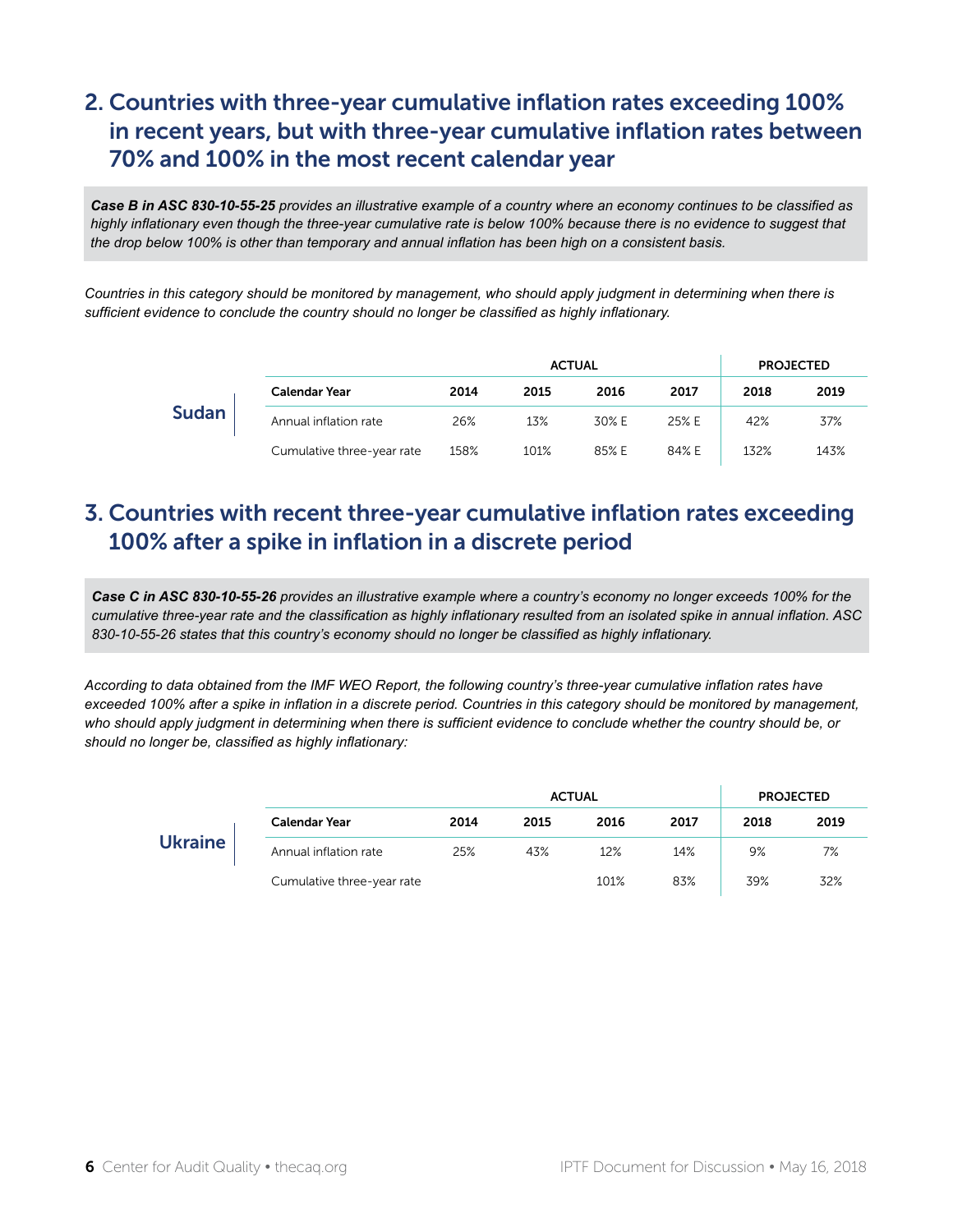# 4. Countries with projected three-year cumulative inflation rates between 70% and 100%, or with a significant (25% or more) increase in inflation during the last calendar year or a significant increase in projected inflation in the current year

*According to data obtained from the IMF WEO Report, the following countries have projected three-year cumulative inflation rates between 70% and 100%, or a significant (25% or more) increase in inflation during the last calendar year or a significant increase in projected inflation in the current year. Accordingly, registrants should have appropriate controls in place to monitor reported inflation data.*

|              | <b>ACTUAL</b>              |      |      |               |      | <b>PROJECTED</b> |                  |  |
|--------------|----------------------------|------|------|---------------|------|------------------|------------------|--|
|              | <b>Calendar Year</b>       | 2014 | 2015 | 2016          | 2017 | 2018             | 2019             |  |
| <b>Egypt</b> | Annual inflation rate      | 8%   | 11%  | 14%           | 30%  | 10%              | 15%              |  |
|              | Cumulative three-year rate |      |      |               | 65%  | 63%              | 65%              |  |
|              |                            |      |      |               |      |                  |                  |  |
|              |                            |      |      |               |      |                  |                  |  |
|              |                            |      |      | <b>ACTUAL</b> |      |                  | <b>PROJECTED</b> |  |
|              | <b>Calendar Year</b>       | 2014 | 2015 | 2016          | 2017 | 2018             | 2019             |  |
| Libya        | Annual inflation rate      | 7%   | 16%  | 25%           | 30%  | 20%              | 10%              |  |
|              | Cumulative three-year rate |      |      |               | 88%  | 95%              | 72%              |  |

|       |                            |       | <b>ACTUAL</b> |         |       |      | <b>PROJECTED</b> |
|-------|----------------------------|-------|---------------|---------|-------|------|------------------|
|       | <b>Calendar Year</b>       | 2014  | 2015          | 2016    | 2017  | 2018 | 2019             |
| Yemen | Annual inflation rate      | 10% E | 32% E         | $-9% E$ | 16% E | 30%  | 10%              |
|       | Cumulative three-year rate |       |               |         | 39% E | 37%  | 66%              |

The IMF WEO Report does not include actual historical inflation data for Yemen, which indicates the reliability of the data may be subject to significant professional judgment. As such, registrants with material operations in this country should consider additional available information in making their judgment.